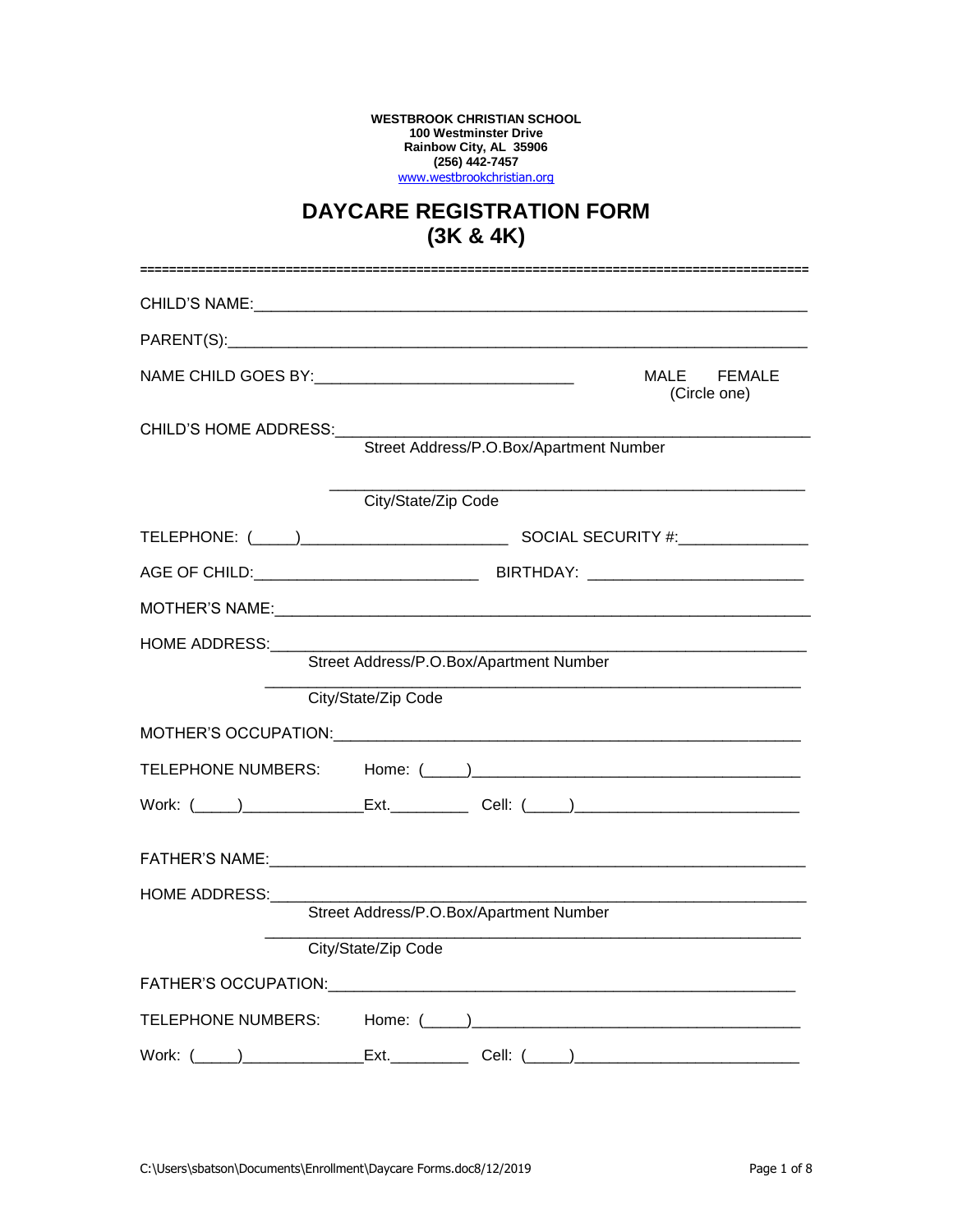### **FAMILY**

Give names and ages of your child's siblings:

| PARENTS' MARITAL STATUS:                                                                                                                                                                                                                                                                                                                                                                                                                                                                                                                                                                                                                                                                                                                                                                                                         | Married | Separated Divorced<br>(Circle one) | Widowed |
|----------------------------------------------------------------------------------------------------------------------------------------------------------------------------------------------------------------------------------------------------------------------------------------------------------------------------------------------------------------------------------------------------------------------------------------------------------------------------------------------------------------------------------------------------------------------------------------------------------------------------------------------------------------------------------------------------------------------------------------------------------------------------------------------------------------------------------|---------|------------------------------------|---------|
|                                                                                                                                                                                                                                                                                                                                                                                                                                                                                                                                                                                                                                                                                                                                                                                                                                  |         |                                    |         |
| A copy of the most recently issued Court Order providing custody status must be on file with the<br>school.                                                                                                                                                                                                                                                                                                                                                                                                                                                                                                                                                                                                                                                                                                                      |         |                                    |         |
| List persons approved to call for child (Child will not be released to others without specific                                                                                                                                                                                                                                                                                                                                                                                                                                                                                                                                                                                                                                                                                                                                   |         |                                    |         |
|                                                                                                                                                                                                                                                                                                                                                                                                                                                                                                                                                                                                                                                                                                                                                                                                                                  |         |                                    |         |
|                                                                                                                                                                                                                                                                                                                                                                                                                                                                                                                                                                                                                                                                                                                                                                                                                                  |         |                                    |         |
| <b>MEDICAL</b>                                                                                                                                                                                                                                                                                                                                                                                                                                                                                                                                                                                                                                                                                                                                                                                                                   |         |                                    |         |
|                                                                                                                                                                                                                                                                                                                                                                                                                                                                                                                                                                                                                                                                                                                                                                                                                                  |         |                                    |         |
|                                                                                                                                                                                                                                                                                                                                                                                                                                                                                                                                                                                                                                                                                                                                                                                                                                  |         |                                    |         |
| Persons to be called in case of emergency if parents are unavailable:                                                                                                                                                                                                                                                                                                                                                                                                                                                                                                                                                                                                                                                                                                                                                            |         |                                    |         |
|                                                                                                                                                                                                                                                                                                                                                                                                                                                                                                                                                                                                                                                                                                                                                                                                                                  |         |                                    |         |
|                                                                                                                                                                                                                                                                                                                                                                                                                                                                                                                                                                                                                                                                                                                                                                                                                                  |         |                                    |         |
|                                                                                                                                                                                                                                                                                                                                                                                                                                                                                                                                                                                                                                                                                                                                                                                                                                  |         |                                    |         |
|                                                                                                                                                                                                                                                                                                                                                                                                                                                                                                                                                                                                                                                                                                                                                                                                                                  |         |                                    |         |
| of any nature while in the care of Westbrook Christian School Daycare, Rainbow City, Alabama,<br>the Preschool Director shall undertake to contact me immediately. In the event she is unable to<br>reach me immediately, she will attempt to reach one of the above listed persons. Should this be<br>impossible, the Director shall be authorized to secure and consent to such medical attention,<br>treatment, and services for my child if given by me in person. I agree to assume the responsibility<br>for payment of all medical costs incurred and not covered by the insurance.<br>Date: <u>compare and contract parent</u> parent (s) Signature: contract parameters and contract parameters are contract parameters and contract parameters and contract parameters are contract parameters and contract parameters |         |                                    |         |
|                                                                                                                                                                                                                                                                                                                                                                                                                                                                                                                                                                                                                                                                                                                                                                                                                                  |         |                                    |         |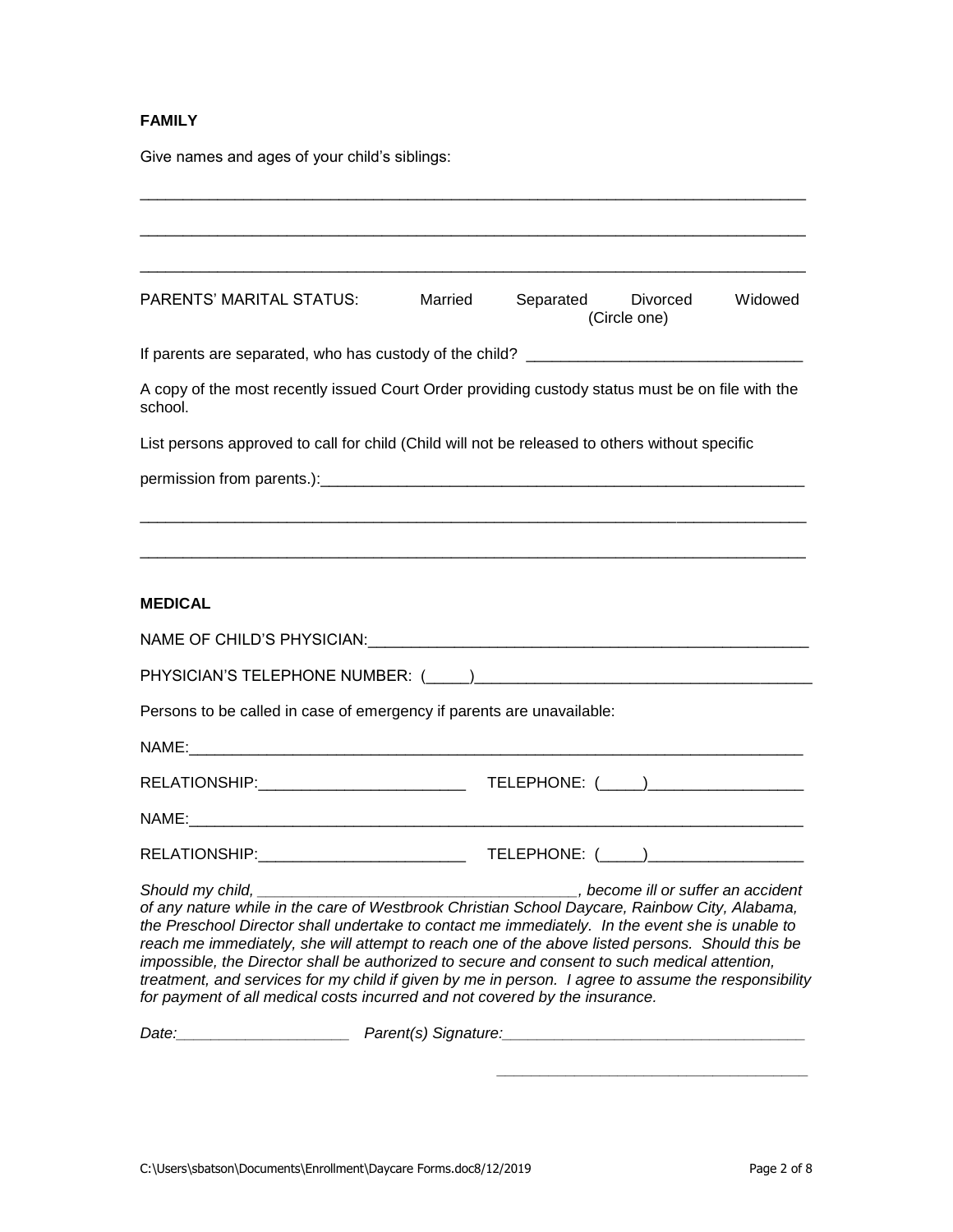Check any of the following your child has had:

| <b>Whooping Cough</b><br>Measles<br><b>German Measles</b><br>Mumps_<br>_Hay Fever<br>Other the contract of the contract of the contract of the contract of the contract of the contract of the contract of the contract of the contract of the contract of the contract of the contract of the contract of the cont | Chicken Pox<br>Diphtheria<br>Prolonged high fever<br>Tonsillitis<br>Convulsions            | _Appendicitis<br>Head injury<br>Asthma<br>Acute ear infections<br><b>Rheumatic Fever</b> |  |  |  |
|---------------------------------------------------------------------------------------------------------------------------------------------------------------------------------------------------------------------------------------------------------------------------------------------------------------------|--------------------------------------------------------------------------------------------|------------------------------------------------------------------------------------------|--|--|--|
|                                                                                                                                                                                                                                                                                                                     |                                                                                            |                                                                                          |  |  |  |
|                                                                                                                                                                                                                                                                                                                     |                                                                                            |                                                                                          |  |  |  |
| <b>SOCIAL INFORMATION</b>                                                                                                                                                                                                                                                                                           |                                                                                            |                                                                                          |  |  |  |
|                                                                                                                                                                                                                                                                                                                     |                                                                                            |                                                                                          |  |  |  |
| Has your child had any kind of group experience? Describe: ______________________                                                                                                                                                                                                                                   |                                                                                            |                                                                                          |  |  |  |
|                                                                                                                                                                                                                                                                                                                     |                                                                                            |                                                                                          |  |  |  |
|                                                                                                                                                                                                                                                                                                                     |                                                                                            |                                                                                          |  |  |  |
|                                                                                                                                                                                                                                                                                                                     | What special words does your child use to tell you he/she needs to urinate or have a bowel |                                                                                          |  |  |  |
|                                                                                                                                                                                                                                                                                                                     |                                                                                            |                                                                                          |  |  |  |
|                                                                                                                                                                                                                                                                                                                     | What time does your child get up in the morning? _______________________________           |                                                                                          |  |  |  |
| What time does your child go to bed at night? __________________________________                                                                                                                                                                                                                                    |                                                                                            |                                                                                          |  |  |  |
|                                                                                                                                                                                                                                                                                                                     |                                                                                            |                                                                                          |  |  |  |
| Does your child have any special nap or bedtime routine? _______________________                                                                                                                                                                                                                                    |                                                                                            |                                                                                          |  |  |  |
|                                                                                                                                                                                                                                                                                                                     |                                                                                            |                                                                                          |  |  |  |
|                                                                                                                                                                                                                                                                                                                     |                                                                                            |                                                                                          |  |  |  |
| Does your child need any help feeding himself/herself? _________________________                                                                                                                                                                                                                                    |                                                                                            |                                                                                          |  |  |  |
|                                                                                                                                                                                                                                                                                                                     |                                                                                            |                                                                                          |  |  |  |
|                                                                                                                                                                                                                                                                                                                     |                                                                                            |                                                                                          |  |  |  |
|                                                                                                                                                                                                                                                                                                                     |                                                                                            |                                                                                          |  |  |  |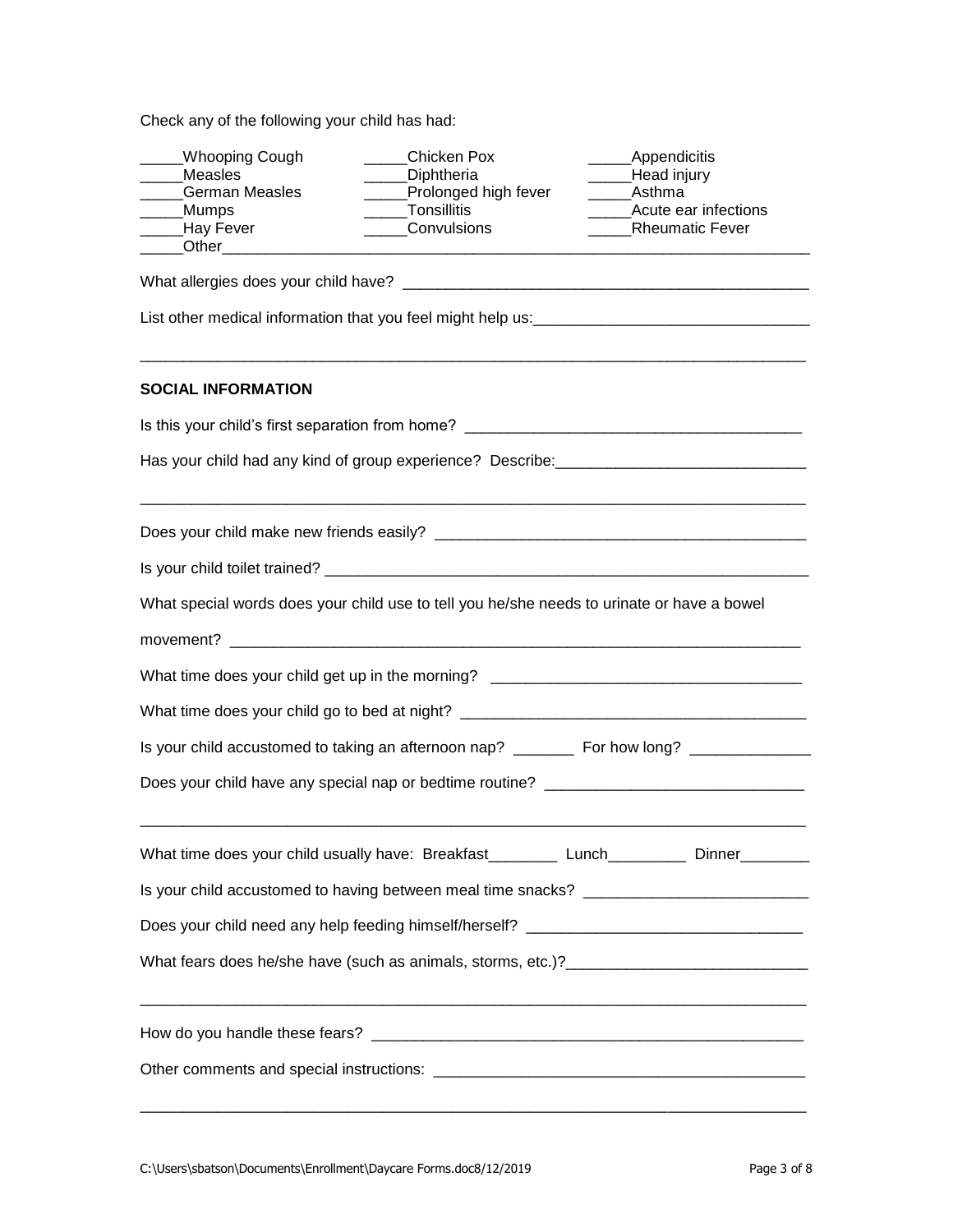#### **RELIGIOUS AFFILIATION**

| Do you attend: Regularly                          | Occasionally________ | Seldom |  |  |
|---------------------------------------------------|----------------------|--------|--|--|
|                                                   |                      |        |  |  |
| If not a church member, give a church preference: |                      |        |  |  |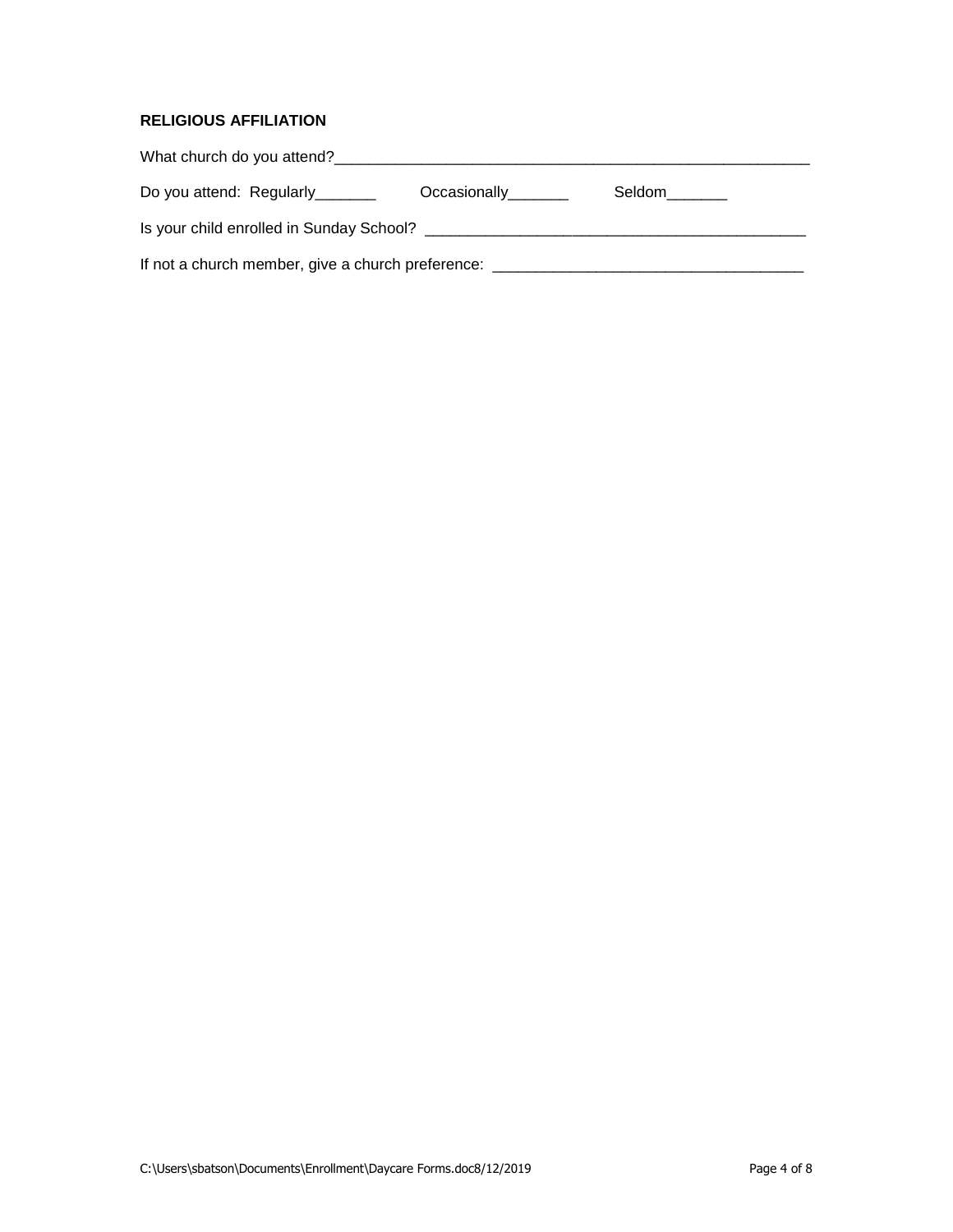# **Westbrook Christian School Daycare Contract (3K & 4K)**

Westbrook Preschool Daycare will be open from 12:00 noon until 5:30 p.m. Children must have a daycare enrollment form, affidavit and daycare contract on file before staying in daycare.

**Please complete the following: Child's Name**\_\_\_\_\_\_\_\_\_\_\_\_\_\_\_\_\_\_\_\_\_\_\_\_\_\_\_\_\_\_

**Days my child is enrolled in preschool (circle):**  Monday Tuesday Wednesday Thursday Friday

**Days daycare is needed (circle):**  Monday Tuesday Wednesday Thursday Friday

### **Charges for daycare are as follows:**

\$15.00 (includes lunch) 12:00-5:30

A late fee charge of \$5.00 per every 2 minutes for late pickup after 5:30.

I agree to pay Westbrook Christian School Daycare with post-dated checks for the days I have enrolled my child in daycare. Daycare charges will apply even in the event that my child is unable to attend.

> Parent's Signature: \_\_\_\_\_\_\_\_\_\_\_\_\_\_\_\_\_\_\_\_\_\_\_\_\_\_\_ Date:  $\frac{1}{\sqrt{1-\frac{1}{2}}}\frac{1}{\sqrt{1-\frac{1}{2}}}\frac{1}{\sqrt{1-\frac{1}{2}}}\frac{1}{\sqrt{1-\frac{1}{2}}}\frac{1}{\sqrt{1-\frac{1}{2}}}\frac{1}{\sqrt{1-\frac{1}{2}}}\frac{1}{\sqrt{1-\frac{1}{2}}}\frac{1}{\sqrt{1-\frac{1}{2}}}\frac{1}{\sqrt{1-\frac{1}{2}}}\frac{1}{\sqrt{1-\frac{1}{2}}}\frac{1}{\sqrt{1-\frac{1}{2}}}\frac{1}{\sqrt{1-\frac{1}{2}}}\frac{1}{\sqrt{1-\frac{1}{2}}}\frac{1}{\$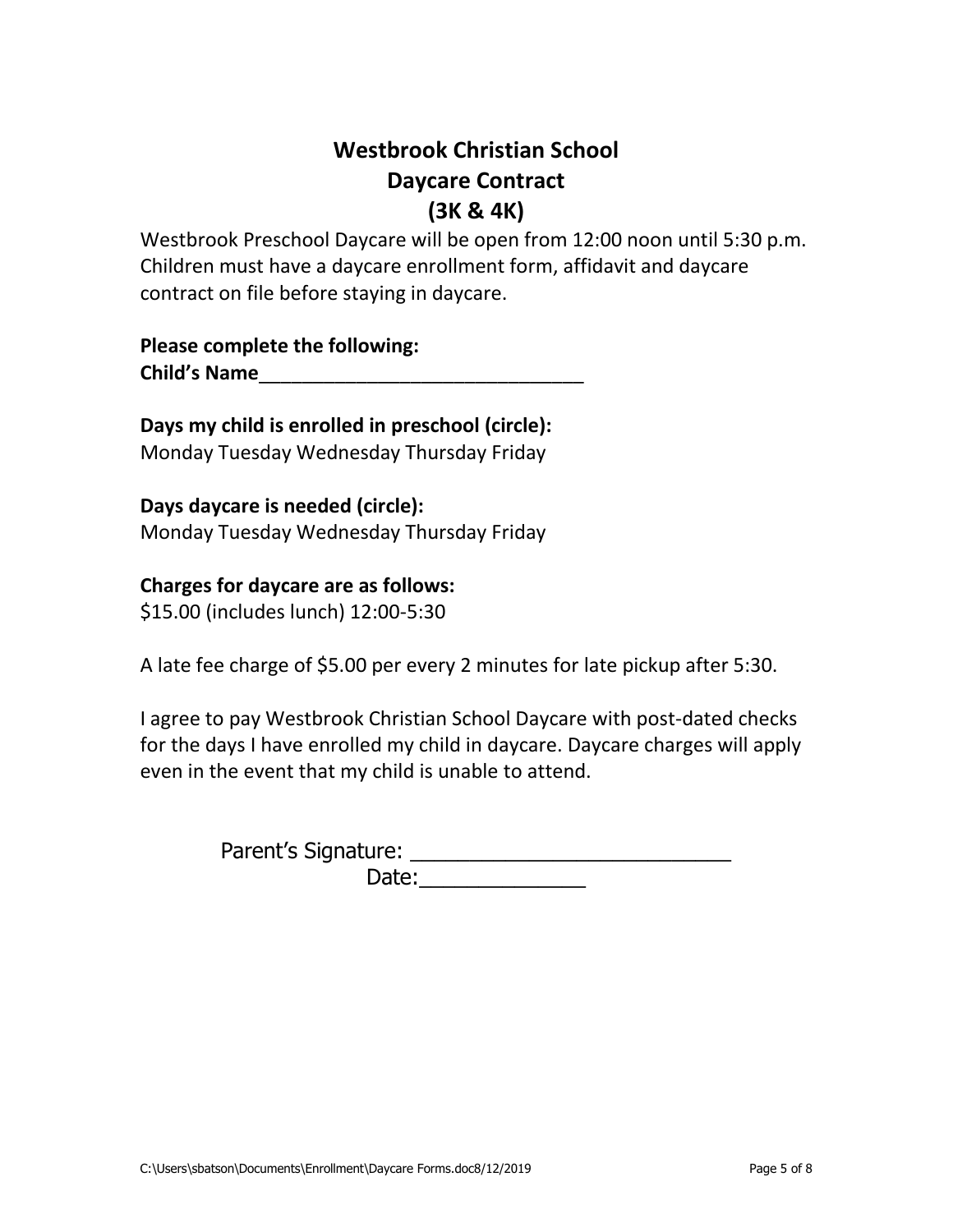## **WESTBROOK CHRISTIAN SCHOOL Child's Medical Report – Daycare**

| Street Address/P.O.Box/Apartment Number                                                                                                                                                   |                                                |
|-------------------------------------------------------------------------------------------------------------------------------------------------------------------------------------------|------------------------------------------------|
| City/State/Zip Code<br>HOME TELEPHONE: $(\_\_\_\_)$                                                                                                                                       |                                                |
| Attach Certificate of Immunizations (blue slip) for children age 4 years and older. If blue slip is not available or if child is 3<br>years of age and under, complete the section below. |                                                |
| <b>IMMUNIZATIONS</b>                                                                                                                                                                      |                                                |
| Type of Immunizations                                                                                                                                                                     | Number Given as of Date of<br>this Examination |
| DTP or DT<br>Polio<br><b>Red Measles</b><br>Rubella (German Measles)<br>Mumps (Optional)                                                                                                  |                                                |
| Immunizations are up to date for age of child<br>Laboratory and other testings (if indicated):                                                                                            | No<br>Yes<br>No control de la contrad          |
|                                                                                                                                                                                           |                                                |
|                                                                                                                                                                                           |                                                |
| and infectious diseases, and capable of participating in daycare activities, except as noted below.                                                                                       |                                                |

DATE:\_\_\_\_\_\_\_\_\_\_\_\_\_\_\_\_ PHYSICIAN'S SIGNATURE:\_\_\_\_\_\_\_\_\_\_\_\_\_\_\_\_\_\_\_\_\_\_\_\_\_\_\_\_\_\_\_\_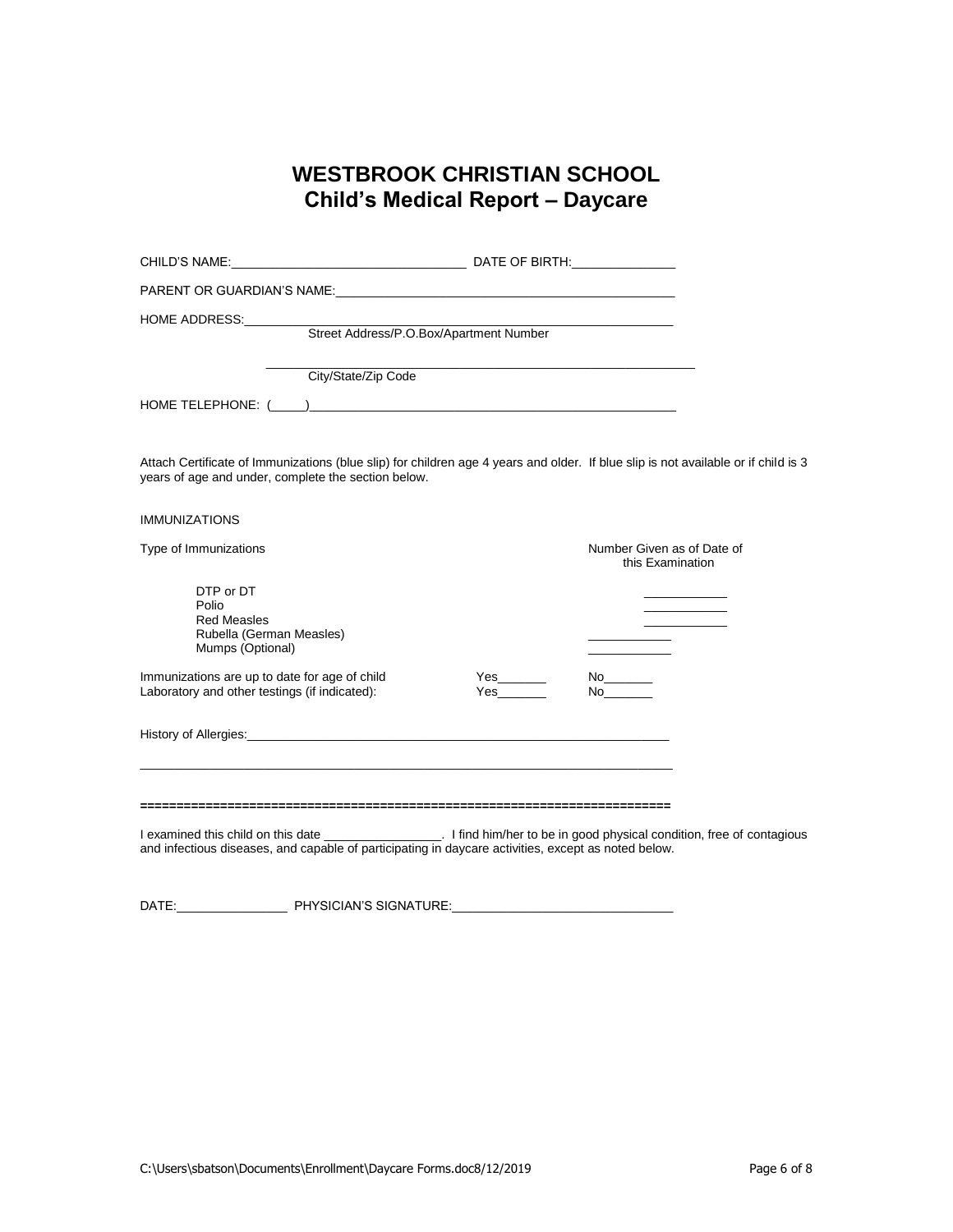## **STATE OF ALABAMA AFFIDAVIT FOR PARENT/GUARDIAN COUNTY OF ETOWAH**

Before me, a Notary Public in and for said State and County, appeared

and is known to me, after being duly sworn or affirmed, says as follows:

The affiant is the parent or legal guardian of the minor child/children

\_\_\_\_\_\_\_\_\_\_\_\_\_\_\_\_\_\_\_\_\_\_\_\_\_\_\_\_\_\_\_\_\_\_\_\_\_\_\_\_\_\_\_\_\_\_\_\_\_\_\_\_\_\_\_\_\_\_\_\_\_\_\_\_

\_\_\_\_\_\_\_\_\_\_\_\_\_\_\_\_\_\_\_\_\_\_\_\_\_\_\_\_\_\_\_\_\_\_\_\_\_: that affiant has been notified by

Sandra Handley, a representative of Westbrook Christian School, that said

church or school has filed notice and is exempt under law from regulation by

The Department of Human Resources.

\_\_\_\_\_\_\_\_\_\_\_\_\_\_\_\_\_\_\_\_\_\_\_\_\_\_\_\_\_\_\_\_\_\_\_\_ parent/legal guardian sworn,

or affirmed to and subscribed before me this \_\_\_\_\_\_\_ day of \_\_\_\_\_\_\_\_\_\_\_\_\_\_,

20\_\_\_\_\_\_\_.

\_\_\_\_\_\_\_\_\_\_\_\_\_\_\_\_\_\_\_\_\_\_\_\_\_\_\_\_\_\_\_\_ NOTARY PUBLIC My Commission Expires: 2008